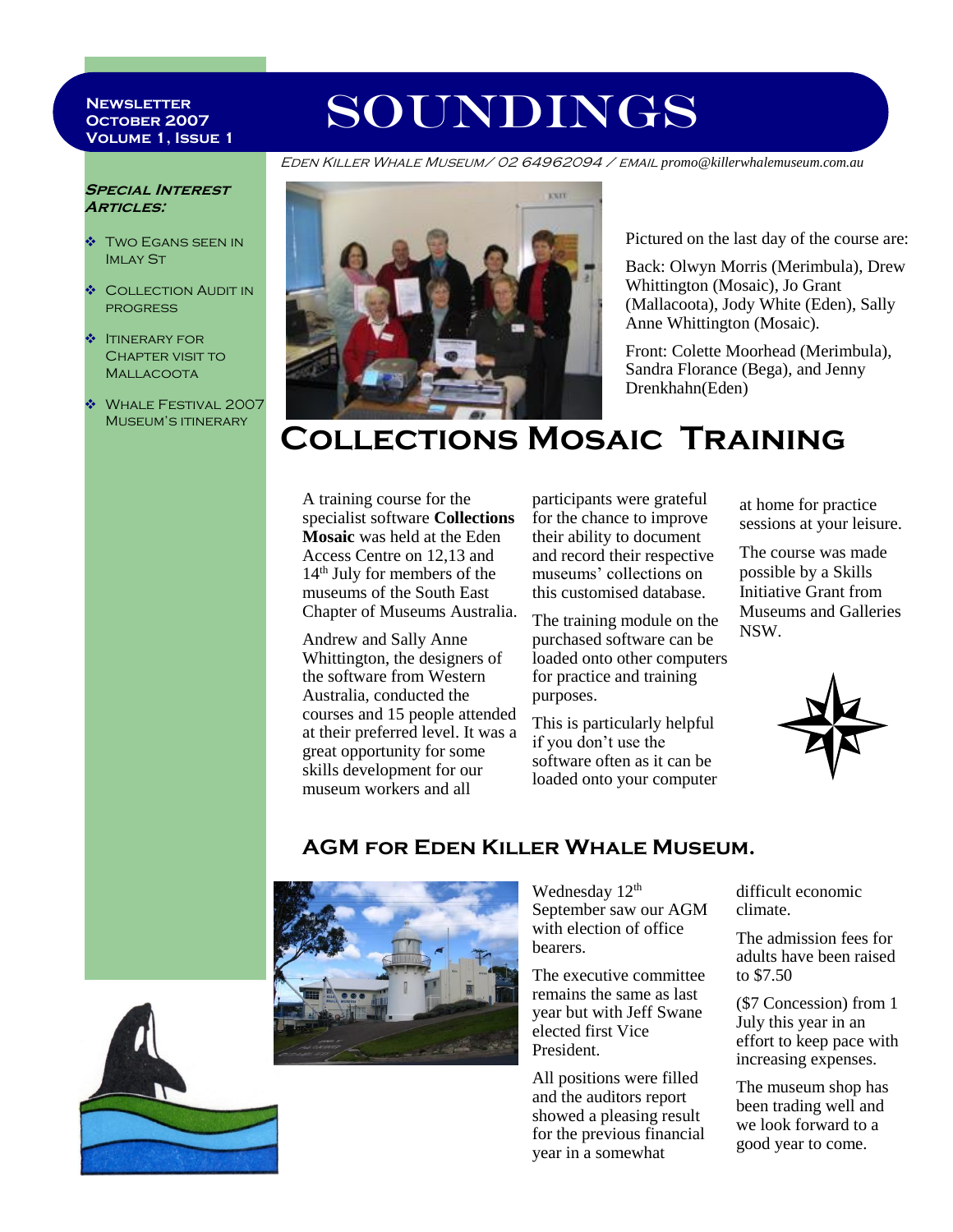### **Bert Egan Seen in Imlay St during history week.**

A very familiar figure to many local folk was welcoming visitors to our History Week display in September this year.

The life size cutout of none other than the late Bert Egan past Curator and Life Member of our Museum, was painted in a very good likeness by Kevin Turnbull.

Museum friends and staff manned the display, which was in the theme of "Legacies". Some 212 people visited during the week.

While viewing a selection of items from the museum's collection, visitors told of objects, documents and photos they had, and were given advice on the care and storage of pieces at home.

The display was in place from Monday  $17<sup>th</sup>$  to Saturday  $22<sup>nd</sup>$ September.

A big thank you to all involved for another successful demonstration of the breadth of our portfolio in preservation, interpretation, education and presentation of the districts history.



## **Maurie Egan spotting Again**

Legendary fish spotter Maurie Egan (a nephew of Bert Egan) hasn't flown for some time but he can be seen nowadays spotting for whales from the museum's bus park deck most mornings.

During the last couple of years Maurie has been spotting whales from his Eden home and reporting their position to Ros and Gordon Butt on Cat Balou at sea.

With a very keen and experienced eye Maurie flew small aircraft and spotted for tuna off the South Coast of NSW and in South Australia during the tuna seasons there for many years.

Visitors are encouraged to stop and chat to Maurie who will surely have sighted whales if they are around.



MAURIE EGAN whale watching from the Eden Killer whale museum bus park deck

### **Maintenance now on the agenda**

As can be seen by this photo of the bus parking deck there is an urgent need of some maintenance around the building and grounds of the museum. Fortunately the Bega Valley Shire Council will be assisting with this particular project, and the deck and seats will have a fresh coat of paint by Festival time. The museum's theatrette has also been painted by a contractor and we would like to thank the ESSCI club for their willing assistance in removal and replacement of the theatrette furniture. This process will be ongoing for some time to come.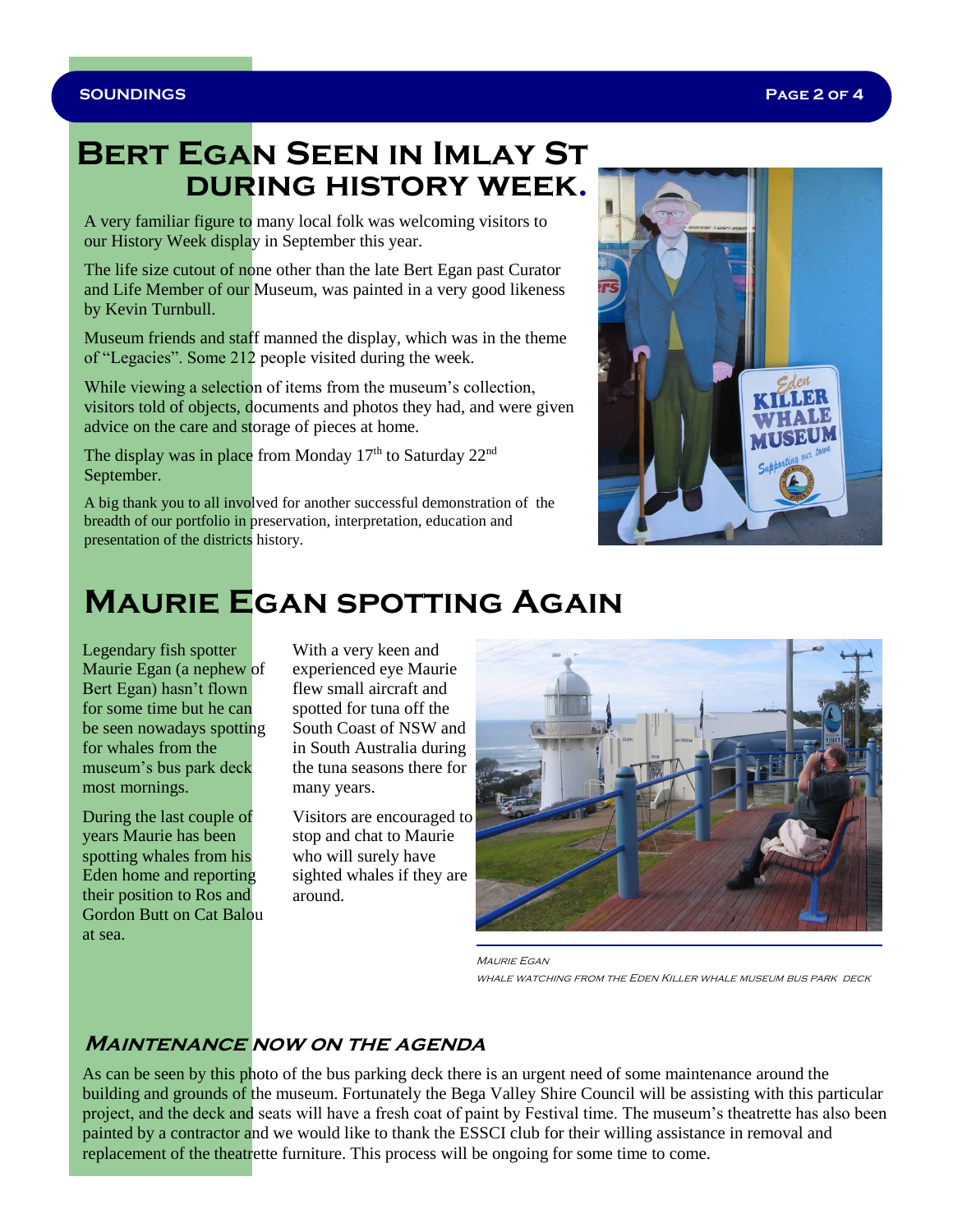#### **SOUNDINGS Page 3 of 4**

#### **Collection Audit in progress**





The daunting task of auditing the museum's collection is in progress. Together with the collection manager, volunteers are assisting in checking the stored items against the mosaic database. Naturally some anomalies are being discovered and corrected in the process.

Above Carole Edwards and Aileen Bowles Librarians sort through research files and left, Jody White and Stephanie Rawlings Exhibitions Director work in the artifact storage area with computer at hand.

#### **SE Chapter Meeting Mallacoota 17th November**

The drive to Mallacoota will take an average of one hour from Eden.

9.30am Morning Tea at the MIVA MIVA Centre (supplied by M&DHS) Directions: The MIVA MIVA Centre is located on the main road into the town – on the left-hand side before reaching Maurice Avenue. 10.30 am Visit to WWII Operations Bunker Museum (Just a short drive about 3 km from town, car pooling is suggested) 12.30 pm Lunch at the MIVA MIVA Centre – BYO Lunch – Tea  $\&$ Coffee provided

1.30 pm SERC Meeting at the MIVA MIVA Centre. 3.00 pm Afternoon Tea and departure

For those who wish to stay in Mallacoota for the evening and/or overnight: 4.30 - 6 pm Local History Walk – a guided walking tour of about one hour – a very easy town walk to some historic points of interest with commentary by member – Lindsay Carter

Evening Dinner at Mallacoota Hotel (Order from the menu – meals from \$10 to \$25)

A cruise will be organised on Sunday at 9:30am sharp if there are enough people interested Cruise Duration: Approximately three hours. Charge approx \$25-30 per person – morning tea is included.

*Bookings will be necessary as a minimum number of participants is required by the operators for this special charter.* 

*Please contact Jo Grant, phone 03 5158 0402 or email:* 

#### *[stingrayblue@bigpond.com](mailto:stingrayblue@bigpond.com)*

*as soon as you can to confirm your booking*

#### TALES OF WHALES!!!

**UNPRECENTED** numbers of WHALES HAVE been seen off THE SAPPHIRE coast in the EARLY SPRING this year. The Museum's WHALE SIREN has had a good AIRING ALREADY WITH HUMPBACK mothers and calves stayng close to the coast and coming into THE BAY.

ON MONDAY 1ST OCTOBER WHALE WATCHERS WERE TREATED TO AN encounter with a blue whale and calf just OFF THE MEWSTONES AT THE NORTH HEAD of twofold Bay. This is a very **REMARKABLE** event given that the species is RARE AND endangered.

ON TUESDAY 9TH October a dead Humback Whale WAS DISCOVERED washed up on rocks on Long point Merimbula. This is in a very INACCESSIBLE spot and at the time of **PUBLICATION** there was no explanation as to the cause of

DEATH.